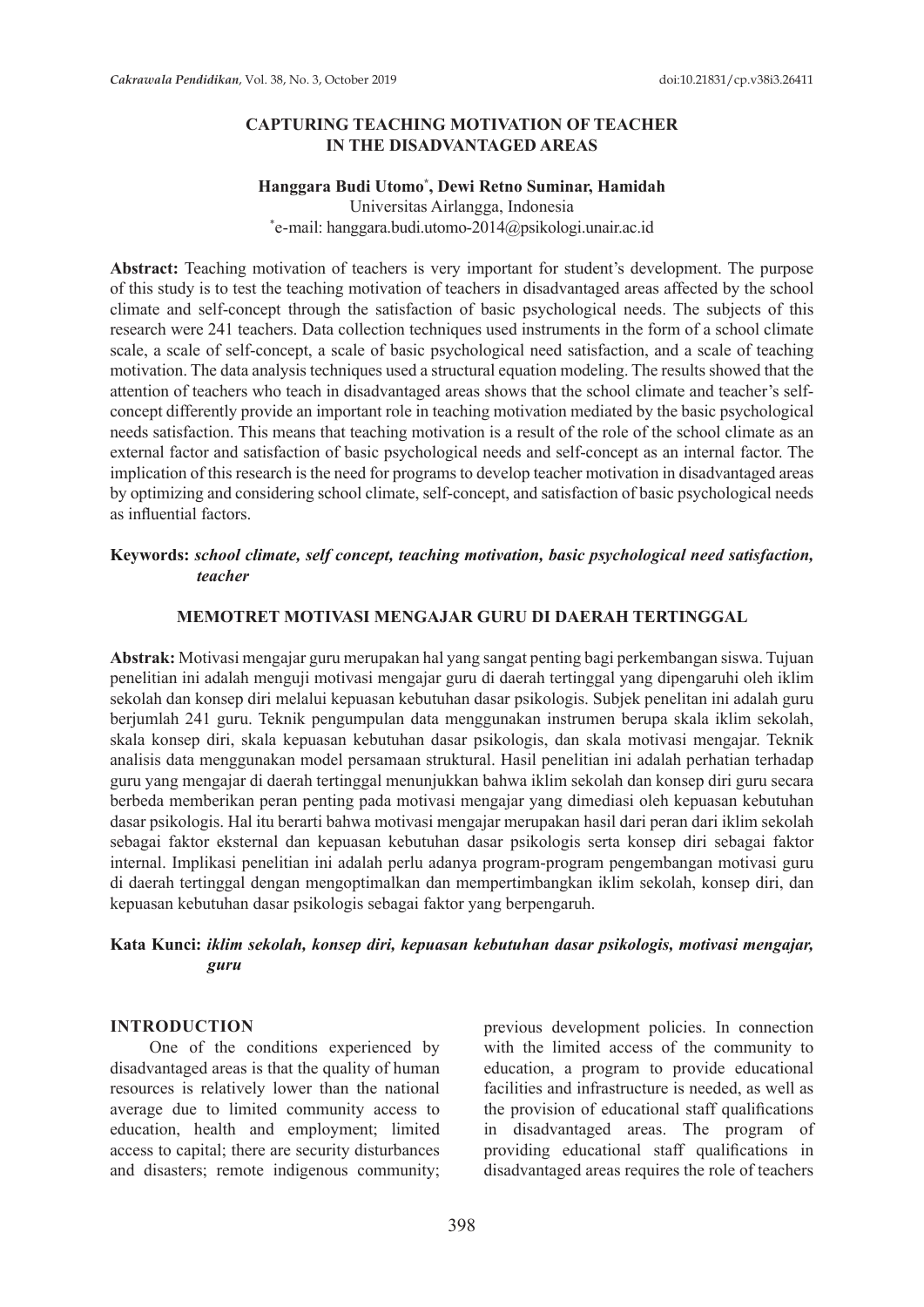in schools, given the role of teachers who directly touch, know the conditions, what problems and problem solving are used in helping to overcome the things experienced in the school environment (Dirjen Cipta Karya, 2012).

The government through the Ministry of Education and Culture places great hopes on teachers who are devoted to teaching in special areas, especially in the frontier, outermost, and disadvantaged (3T) regions. According to Minister of Education and Culture Regulation No. 34 of 2012, special areas are areas that are remote or underdeveloped with the conditions of remote indigenous peoples; areas with borders of other countries; areas that have experienced natural disasters, social disasters, or areas that are in a state of emergency; outer small island. But in reality, being a teacher in a special area often has its own problems and challenges. The Indonesian government then made a policy to overcome the problem of lack of attention to adequate educational facilities and resources in disadvantaged areas. Government policy is known as Guru Garis Depan (Frontline Teacher). Guru Garis Depan (Frontline Teacher) is a government affirmation to realize equitable quality education services in Indonesia, especially in remote, outermost, and disadvantaged areas (3T). The existence of this program, makes the willingness of the community to become teachers in remote, outermost, and disadvantaged areas is quite high.

Based on data from the Ministry of Education and Culture's bureau of communication and public service center, that in 2015 the number of teachers who served in four provinces in the 3T area category was 795 people; in 2016 it increased to 6,296 people assigned to 3T areas spread across 14 provinces and 93 districts; and in the 2018 period the Government through the Ministry of Education and Culture plans to recruit 17,000 frontline teacher candidates to be assigned to the 3T regions (Putri, Destio, & Rahmayanti, 2017). Teachers sent through this frontline teacher program must be prepared to teach and be placed anywhere. However, it is not easy to become a frontline teacher because there are various stringent requirements and selections if you want to be a frontline teacher. One of them is willing to be placed in one of the places in the 3T area in Indonesia for at least 10 years or in accordance with the provisions in each region (Putri, et. al., 2017).

The policy carried out by the Government seems to be not running optimally considering that teachers are rather difficult to place in remote, outermost, and disadvantaged areas. Likewise, the difficulty of establishing standard educational facilities due to communication difficulties, and the difficulty in finding teaching aids (Sofiah, 2016). In addition, the lack of coordination between the central and regional governments makes the frontline teacher program still not optimal. This resulted in the teachers resigning from the program because the teacher did not know the state of the assigned area.

The information above is in accordance with the study conducted by Berg, that most teachers are reluctant to teach in remote and disadvantaged areas due to the location of schools that are difficult to reach. In general, teachers who teach in remote or disadvantaged areas feel inconvenience due to inadequate facilities, far from the center of the crowd, and the government does not guarantee the facilities where the teacher lives. The result is that many teachers who were previously in disadvantaged or remote areas feel uncomfortable, and propose to move schools in urban areas (Paramitha, 2012). In line with the study, the findings of research conducted by Hartini (2012) stated that less than the maximum number of teachers teaching in disadvantaged areas was due to the high level of difficulty in geographical conditions, lack of access to transportation and communication, and lack of facilities and infrastructure for learning activities. This certainly has an impact on teacher absence from school, which is disrupted learning processes and teacher resistance to teaching responsibilities is reduced, so that has an impact on teacher motivation to teach (Abeles, 2013).

Based on Education Sector Analytical and Capacity Development Partnership data in 2014, the absence rate of elementary school teachers in remote areas reached 20 percent (McKenzie, Nugroho, Ozolins, McMillam, & Sumarto, 2014). The highest teacher absence rates are in Sumatra, namely 17.4 percent, Java by 13.4 percent, Kalimantan by 11.4 percent, while Bali and Nusa Tenggara are 12.5 percent. As many as 25 percent of teachers in Sumatra and Kalimantan said they did not teach because they were late. While in Sulawesi, Bali and Nusa Tenggara, 22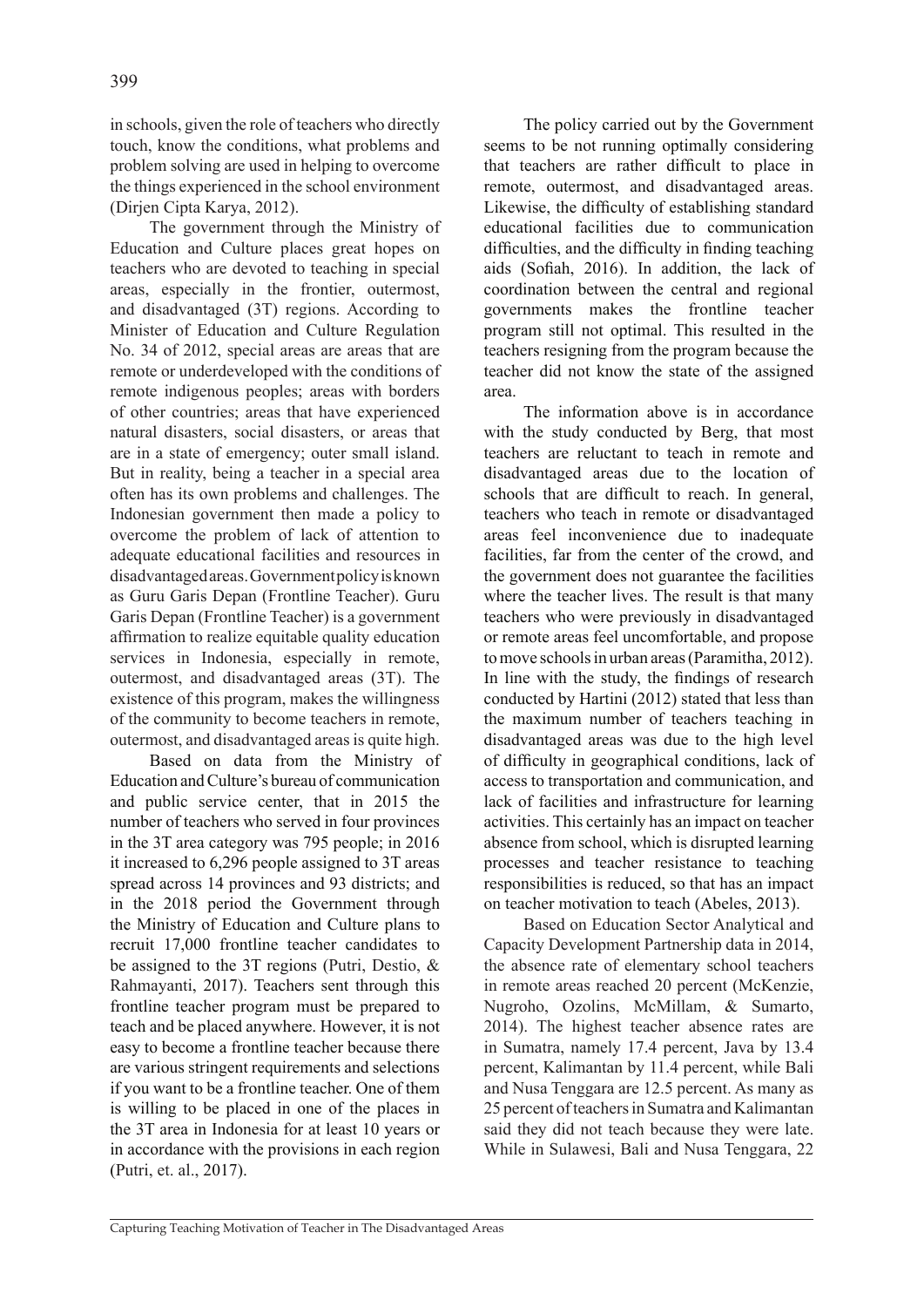percent of teachers reasoned not to teach for personal reasons. In fact, the Government has allocated 50 percent of the education fund for teacher salaries and allowances. The impact of teacher absenteeism in the classroom will affect the quality of teaching and changes in classroom activities (McKenzie, et. al., 2014). Apart from that, elementary and junior high school teachers who teach in small villages scattered throughout Indonesia, generally when entering into classrooms only teach from books, without making plans to implement learning. This makes the education observer give a statement that the condition of teachers who lack enthusiasm in teaching is caused by the ignorance of the teachers in preparing plans for implementing better learning (Sofiah, 2006).

The phenomenon of the problems that have been described above is very much different from education in the contemporary period which places more emphasis on quality teaching. The quality of the teacher in education greatly determines how effective and efficient the teaching and learning process organized by the teacher. Therefore, attention needs to be paid to teacher motivation to ensure quality teaching (Salifu & Agbenyega, 2013). Teacher motivation refers to behavior when teaching in class, because it can create a conducive teaching and learning atmosphere. Teaching motivation refers to the teacher's thoughts and feelings about himself to be involved in teaching activities (Roth, Assor, Kanat-Maymon, & Kaplan, 2007).

Supporting the teacher's motivational teaching behavior in schools shows that the teacher chooses a profession for teaching consisting of various things, including: (a) intrinsic considerations relating to the teacher's role activities; (b) extrinsic considerations relating to aspects in teaching; and (c) altruistic considerations relating to perceptions of teaching as a profession socially respected and contributing to society. These three things are the embodiment of the implementation of the motivation to teach teachers in schools (Richardson, Watt, & Karabenick, 2014; Mansfield, Wosnitza, & Beltman, 2012).

Based on the statement above, to develop the motivation to teach teachers in disadvantaged areas, it is necessary to investigate the contributing factors. According to Ryan & Deci (2000b), the emergence of motivation occurs because of internal and external support. Despite the internal and external support of the individual, but in reality some individuals have high motivation and some others show amotivation which is seen as low motivation in the individual (Ryan & Deci, 2000b).

Internal factors that are thought to influence teaching motivation are related to satisfaction of basic psychological needs and self-concept. According to Gagne & Deci (2005), basic psychological needs satisfaction is a nutriment for motivation development. Previous research findings state that basic psychological needs satisfaction is an interesting and exciting factor when a teacher teaches. This is supported by Reeve & Su (2014) that the interests and desires and motivations of teachers to teach will emerge when there is an experience of psychological satisfaction of needs in terms of autonomy, competence, and relatedness while engaging in teaching activities and interacting with students. In addition to fulfilling basic psychological needs, self-concept can be a source of motivation when individuals are motivated to maintain and enhance self-internalization (Leonard, Beauvais, & Scholl, 1999). This is also supported by the study of Deci & Ryan's study (1995) that the term self-competence is similar to self-concept, an important antecedent of motivation to be independent (autonomous motivation).

External factors that are thought to have an influence on teacher motivation to teach are related to school climate. School climate as an external factor has a strong influence on teacher motivation (Wei, 2012). A positive school climate as a source of motivation can motivate teachers to improve teaching competence in schools (Kocabas, 2009). Teachers who understand the importance of the school climate will have implications for education, namely teachers can develop characters who like to work hard and never give up (Werang, 2018). School climate is an important factor in job satisfaction, productivity, and teacher motivation, and plays a role in promoting student learning activities (Pretorius & De Villiers, 2009).

Therefore, it is important to develop teacher motivation in disadvantaged areas by involving predictors of school climate, self-concept, and basic psychological needs satisfaction.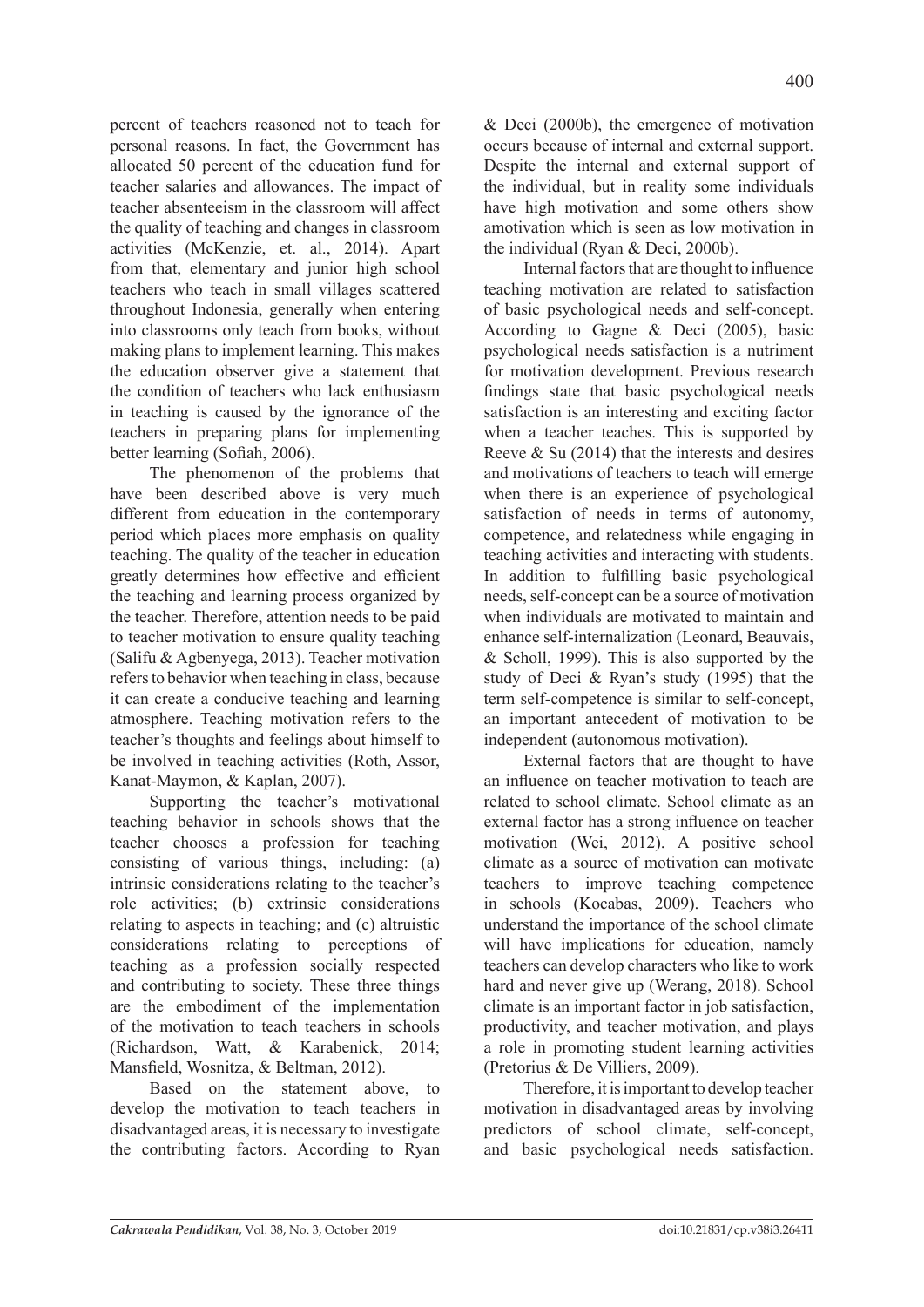This study aims to examine the role of teacher motivation in disadvantaged areas formed by the school climate and self-concept through satisfaction of basic psychological needs. In addition, first, we assume that the school climate influences teaching motivation (hypothesis 1). Second, self-concept influences teaching motivation (hypothesis 2). Third, school climate influences basic psychological needs satisfaction (hypothesis 3). Fourth, self-concept affects basic psychological needs satisfaction (hypothesis 4); Fifth, basic psychological needs satisfaction influences teaching motivation (hypothesis 5). Sixth, that the school climate influences teaching motivation by mediating basic psychological needs satisfaction (hypothesis 6). Finally, we hypothesize that self-concept influences teaching motivation by mediating basic psychological needs satisfaction (hypothesis 7).

### **METHODS**

# **Research Design and Participants**

This study uses a quantitative approach using survey research designs to examine the behavior of an individual or group. The survey research design was used because of the following considerations: (a) high representation; (b) low cost; (c) easy data collection; (d) good statistical significance; (e) subjectivity of small researchers; and (f) precis results (Werang, 2018). The population of this study is elementary school teachers who teach in areas with underdeveloped developmental status in East Java, while the sample of this study amounted to 241 teachers (25.31% male; 74.69% female) spread over four districts, namely Blitar, Kediri, Tulungagung, and Nganjuk Regency. The sampling technique uses multistage random sampling techniques with various random sampling methods that are used together effectively and efficiently.

# **Instruments**

### *School Climate*

The school climate in this study will be measured using an adaptation from the Organizational Climate Index (OCI) measuring instrument or the organization's climate index developed by Hoy, Smith, & Sweetland (2002). The results of the development of the adaptation of The Organizational Climate Index measuring tools are 15 items, to measure four aspects of school climate, including: institutional vulnerability, collegial leadership, professional teacher behaviour, and achievement press. Each item has four response choices in the form of a Likert scale. Research participants were asked to respond to statements on the most appropriate response choices regarding aspects of the school climate with responses ranging from 1 (rarely occurs) to 4 (very frequently occurs), such as, "teachers in this school conduct professional assessments"; "students in this school are able to achieve the targets set for them"; "school principals uphold clear performance standards". The composite reliability coefficient value is .92.

# *Self-concept*

Teacher self-concept in this study was measured using adaptations from the Teacher Self-Concept Evaluation scale developed by Villa & Calvete (2001). The results of the development of the Teacher Self-Concept Evaluation scale adaptation of 17 items, to measure six aspects of self-concept, including: competence, interpersonal perception, satisfaction, risk taking and initiative, self-acceptance, and relationships with students. The item's score consists of six choices that move between "strongly disagree" to the statement "strongly agree". Each item is given a score, and then the score is calculated. Research participants were asked to respond to statements on response choices, such as: "it is easy for me to share and cooperate with others"; "I feel like a failure". The composite reliability coefficient value is .96.

# *Basic Psychological Needs Satisfaction*

Basic psychological needs satisfaction in this study will be measured using an adaptation of the Basic Psychological Need at Work scale developed by Ilardi (Gagne, 2003; Deci, Ryan, Gagne, Leone, Usunov, & Kornazheva, 2001), which reveals the extent to which individuals experience satisfaction with three basic needs namely autonomy, relatedness, and competence. Autonomy refers to a sense of will and psychological freedom (example item: "I feel pressure at work"); relatedness refers to a feeling of belonging to others, and to care for and care for others (example item: "the people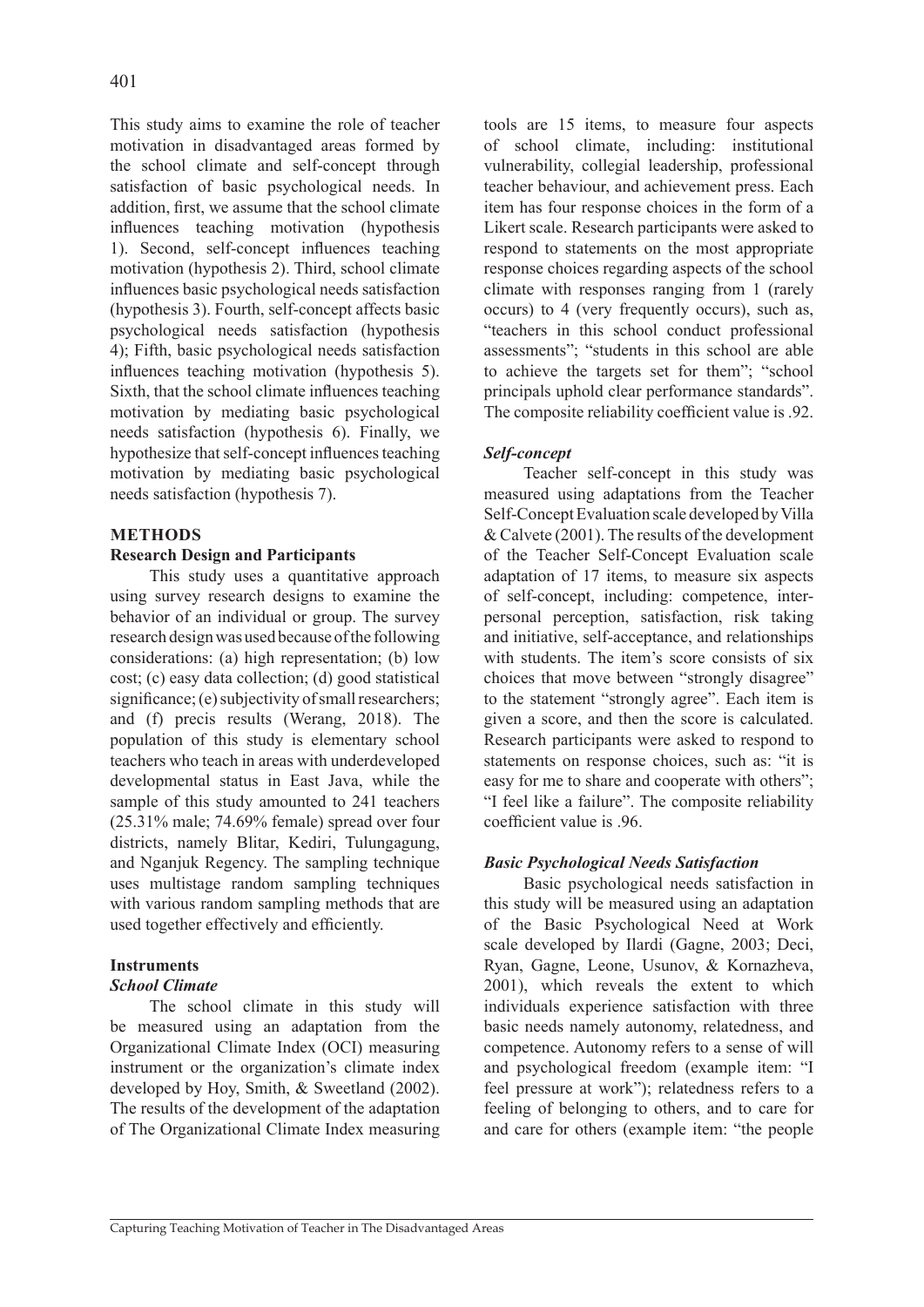I work with don't seem to like me very much"); and competence involves feeling effective in individual actions or activities (example item: "when I work, I feel less able"). Study participants were asked to respond to statements on response choices from 1 (highly inappropriate) to 7 (very appropriate) for a favourable item, and from 1 (very appropriate) to 7 (very inappropriate) for an unfavorable item. The composite reliability coefficient value is .94.

# *Teaching Motivation*

Teaching motivation in this study will be measured through an adaptation of the autonomous motivation for teaching measuring tool developed by Roth, et. al. (2007) based on the conceptualization and initial measurement from Ryan & Connell (1989). The results of the development of an autonomous motivation for teaching measuring instrument adaptation are 11 items, to measure four aspects of teaching motivation, including: external regulation (example item: "when I take the time to have a conversation with each student, I want to do it, because I want parents of students give appreciation to my knowledge and familiarity with their children "); regulation of introjection (example item: "when I work hard as a teacher, I want to do it because if I don't, I feel ashamed of myself"); identification regulations (example item: "when I work hard as a teacher, I want to do it because it is important for me to make students feel cared for"); and intrinsic regulation (example item: "when I take the time to have a conversation with each student, I want to do it because I like to hang out with children and teenagers"). Study participants were asked to respond to statements on response choices from 1 (very inappropriate) to 5 (very appropriate). The composite reliability coefficient value is .92.

# **Procedure for Translating Research Instruments**

Translation and adaptation procedures research instruments are researchers translating items in research instruments from English to Indonesian based on the Guidelines for Translating and Adapting Tests (Second Edition) from the International Test Commission (2017) as a guideline, with the following steps: (a) carry out licensing for the use and availability of original measuring instruments; (b) translating English-language items into Indonesian by two English-speaking people; (c) two people who have good Indonesian language skills but cannot speak English check whether the items in the questionnaire that have been translated in Indonesian are easy to understand; (d) Indonesian-language items are retranslated in English by two bilingual people who have never read the item before; (e) carry out the process of comparing and examining the results of English translation items with original English-language items; (f) five item readers, namely five people who work as primary school teachers check the readability of items in order to find out the layman's understanding of the statements of each item.

# **Data Analysis**

This research used structural equation modeling (SEM) analysis technique with Amos of 21.0 version software, in seven main steps as follows: (a) model development based on concept and theory; (b) path Diagram development; (c) path diagram conversion to structural model; (d) determining input matrix and model estimation; (e) examining identification problem; (f) evaluating goodness of fit; and (g) interpreting and modifying the model (Setiyowati, Pali, Wiyono, & Triyono, 2019).

#### **RESULT AND DISCUSSION Result**

# *Preliminary Analysis*

The statistical technique used to view participants' general descriptions and categorization of variable levels, namely descriptive analysis. Table 1 shows the results of a descriptive analysis of the general characteristics of study participants where most of the study participants were in the early adult age category with a percentage of nearly 35 percent with varied length of teaching. Table 2 shows the results of the descriptive analysis of each construct, where the level of school climate, self-concept, basic psychological need satisfaction, and teaching motivation in the medium category with a percentage above 60 percent. Summary descriptive analysis can be seen in Table 1 and Table 2.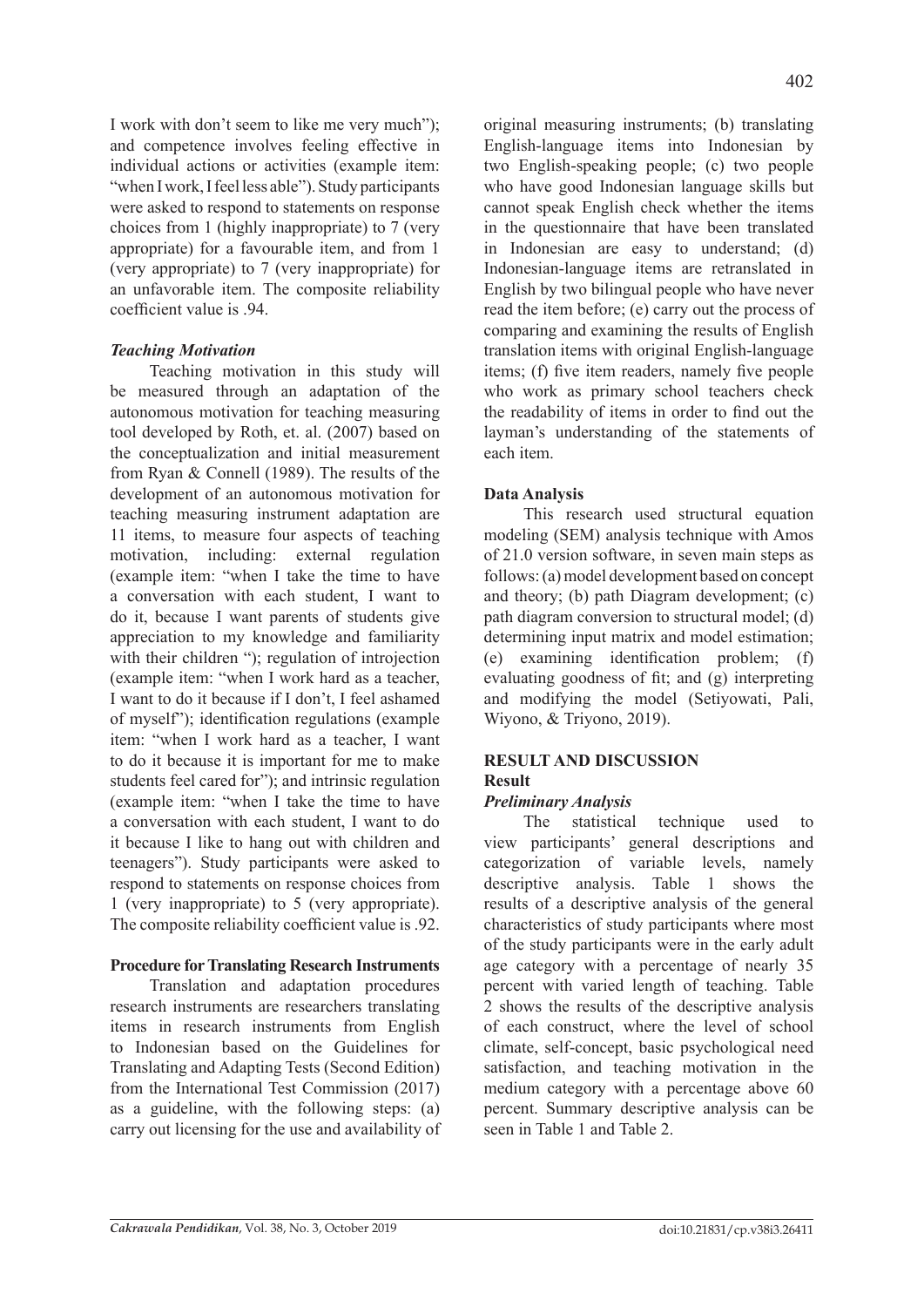| <b>Characteristics</b> | <b>Subject Data (Years)</b> | Frequency | Percentage $(\% )$ |
|------------------------|-----------------------------|-----------|--------------------|
| Age                    | $22 - 30$                   | 49        | 20.33              |
|                        | $31 - 40$                   | 83        | 34.43              |
|                        | $41 - 50$                   | 30        | 12.44              |
| Length of teaching     | $51 - 60$                   | 79        | 32.78              |
|                        | $2 - 15$                    | 141       | 58.51              |
|                        | $16 - 30$                   | 45        | 18.67              |
|                        | $31 - 40$                   | 55        | 22.82              |

**Table 1. The General Characteristics of Study Participants** 

| Construct                             | Level  | <b>Score</b> | Frequency | Percentage $(\% )$ |
|---------------------------------------|--------|--------------|-----------|--------------------|
| School climate                        | Low    | $35-41$      | 58        | 24                 |
|                                       | Medium | 42-49        | 147       | 61                 |
|                                       | High   | 50-58        | 35        | 15                 |
| Self-concept                          | Low    | 54-73        | 33        | 14                 |
|                                       | Medium | 74-89        | 183       | 76                 |
|                                       | High   | 90-96        | 24        | 10                 |
| Basic psychological need satisfaction | Low    | 27-45        | 31        | 13                 |
|                                       | Medium | $46 - 58$    | 194       | 81                 |
|                                       | High   | 59-63        | 15        | 6                  |
| Teaching motivation                   | Low    | $35 - 40$    | 47        | 20                 |
|                                       | Medium | $41 - 48$    | 152       | 63                 |
|                                       | High   | 49-55        | 42        | 17                 |

### *Structural Model*

The following tests must be carried out to conduct analysis using structural equation modelling (SEM) and obtain assumptions that must be met, including: (1) The number of samples in testing with SEM consisting of at least 5 constructs is 150. The sample used in this study was 241 respondents, so they have met the minimum number of samples for testing; (2) SEM analysis assumes that data is normally distributed both unvariate and multivariate. The value of c.r is in the range of -2.58 to 2.58  $(-2.58 \leq CR \leq 2.58)$ , so the assumption of data normality required by SEM analysis is fulfilled; (3) The next assumption is that there are no outliers both univariate or multivariate, if there are no descriptive statistics values that indicate a Z value higher than 3.0. All data in this study have z values scored in intervals of -3 to 3, so the research data do not contain univariate outliers; (4) The next assumption to be tested is the absence of multicollinearity, with the determinant sample covariance matrix value in the research being quite large.

We can see the following structural model equation to know the correlation between the studied variables. This equation is designed to state the causality correlation between the constructs. In this part, the equation between variables of school climate, self-concept, basic psychological need satisfaction, and teaching motivation. The structural model tested in this study can be seen in the Figure 1.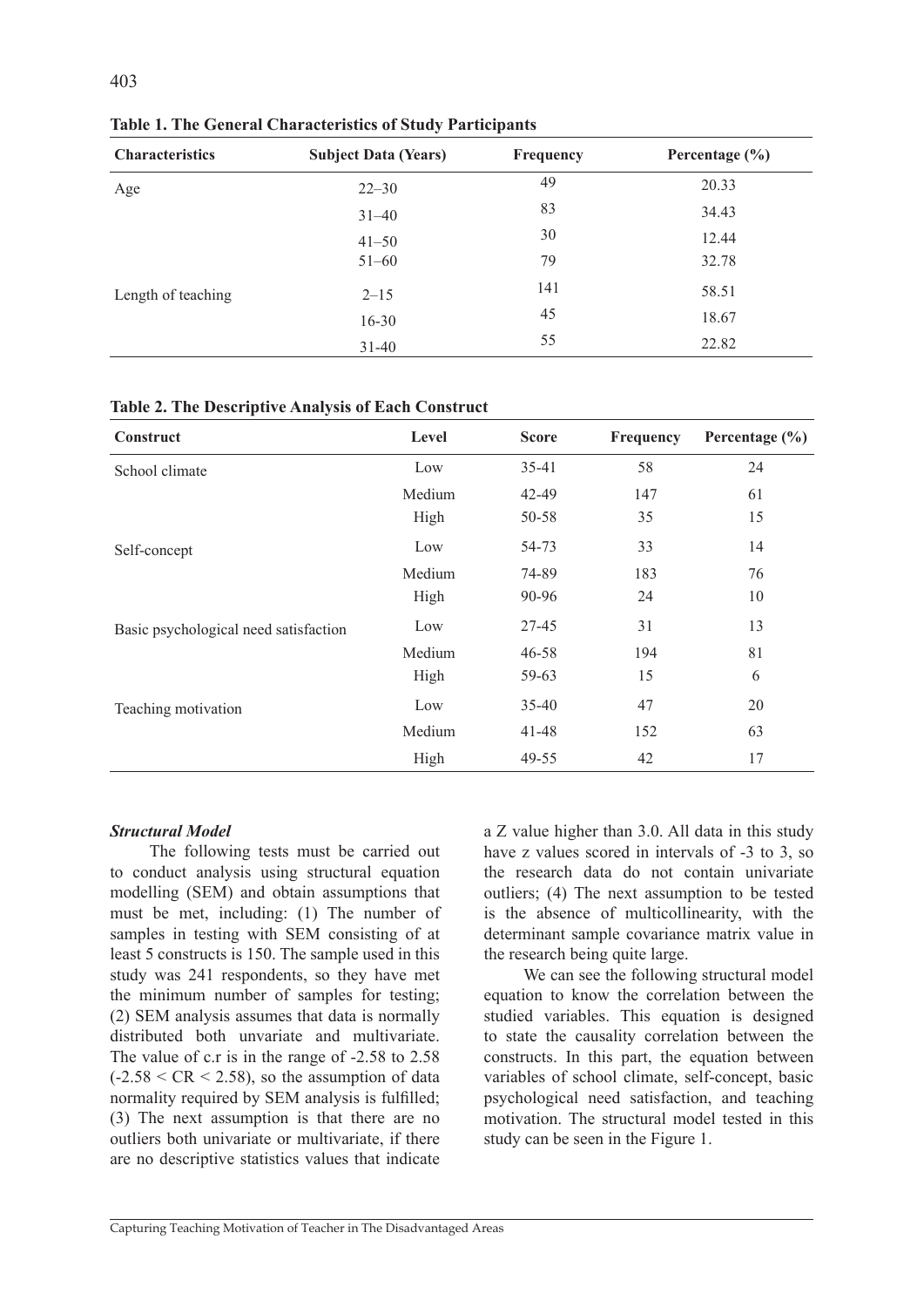

**Figure 1. Structural Models**

Based on Figure 1, it is known that there are four criteria for goodness of fit that meet the recommended critical limits, namely: Chisquare = .000 (the smaller the better);  $CFI =$ 1.000 (critical value  $> 0.95$ ); NFI = 1.000 (critical value  $> .90$ ); IFI = 1.000 (critical value  $> .90$ ). Based on these data, it can be concluded that the research model used in this study is goodfit, because there is at least one criterion that meets the criteria of goodness of fit. Thus, this structural model can be used to test direct or indirect effects.

#### *Direct and Indirect Influence*

Based on the results of calculations through Structural Equation Modelling analysis, this research model can be accepted. The results of the analysis of direct and indirect effects can be seen in Table 3.

**Table 3. Direct and Indirect Influence**

It is known that there are five coefficients of direct influence and two coefficients of indirect effect. The direct effects produced were (1) the influence of the school climate with teaching motivation with a coefficient of .267 and p-value  $(< .05)$  is significant (h1); (2) the effect of self-concept on teaching motivation with a coefficient of .245 and p-value  $(< .05)$  is significant (h2); (3) the influence of school climate with basic psychological need satisfaction with a coefficient of .089 and p-value  $(> .05)$  is not significant (h3), (4) the influence of self-concept with basic psychological need satisfaction with a coefficient of .444 and p-value  $(< .05)$  is significant (h4); (5) the influence basic psychological need satisfaction with teaching motivation with a coefficient of .204 and p-value  $(< .05)$  is significant (h5). The indirect effects produced are (1) the influence of the

| <b>Hypothesis</b> | <b>Influence</b>                                            |               | SRW(E)              | S.E. | p    |      |
|-------------------|-------------------------------------------------------------|---------------|---------------------|------|------|------|
|                   | Climate                                                     | →             | Motivation          | .267 | .057 | .000 |
| 2                 | Concept                                                     | →             | Motivation          | .245 | .034 | .000 |
| 3                 | Climate                                                     | $\rightarrow$ | <b>Satisfaction</b> | .089 | .093 | .138 |
| 4                 | Concept                                                     | →             | <b>Satisfaction</b> | .444 | .051 | .000 |
| 5                 | Satisfaction                                                | →             | Motivation          | .204 | .039 | .001 |
| 6                 | Climate $\rightarrow$ Satisfaction $\rightarrow$ Motivation |               |                     | .285 | .019 | .346 |
| 7                 | Concept $\rightarrow$ Satisfaction $\rightarrow$ Motivation |               |                     | .335 | .020 | .000 |

Note: Climate: School climate; Concept: Self-concept; Satisfaction: Basic psychological needs satisfaction; motivation: teaching motivation; S.E: Scalar Estimates p: probability; SRW(E): Standardized Regression Weights (Estimate)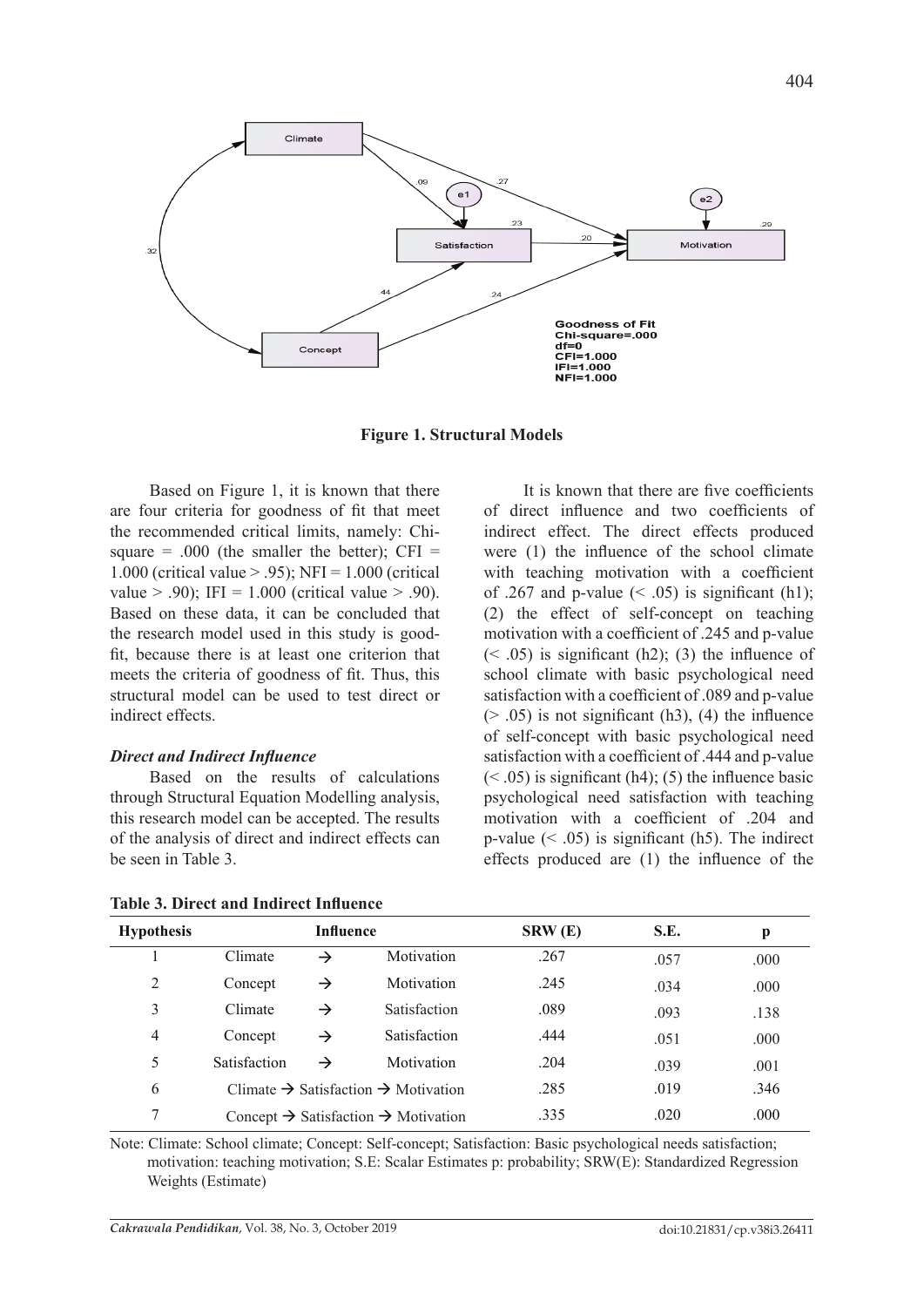school climate affecting teaching motivation by mediating the satisfaction of basic psychological needs with a coefficient of .285 and p-value (> .05) is not significant (h6); (2) the influence of self-concept influences teaching motivation by mediating the satisfaction of basic psychological needs with a coefficient of .335 and p-value (< .05) is significant (h7).

# **Discussion**

Based on the results of data analysis, school climate provides a direct and significant influence on teacher motivation to support the first hypothesis. Although the results of the analysis of school climate data only contribute sufficiently to teaching motivation, of course the school climate has a major role for teachers in shaping their teaching motivation. The findings of this study indicate the condition that environmental factors support and play an important role in developing teacher teaching motivation. School environment and teacher interpersonal relationships have emerged to be important factors that have the potential to influence teacher motivation (Kocabas, 2009, Wei, 2012). Deci & Ryan (1985) stated in a school setting, motivated teachers can condition and manage class well. Furthermore, based on the theory of self-determination that support from schools perceived by teachers can meet the needs of competence and the needs of interrelationships that can potentially increase the intrinsic motivation of teachers in teaching. In addition, the findings of this study support the statement of Wei (2012) that school climate as an external factor has a strong influence on teacher motivation, and teachers who understand the importance of school climate will have implications for education (Werang, 2018).

However, on the other hand, based on the results of data analysis, the school climate does not influence the basic psychological needs satisfaction of teachers when carrying out teaching and learning activities in schools, so it does not support the third hypothesis. Theoretically, that according to Deci & Ryan (2000) the basic psychological needs theory emphasizes that individuals tend to be involved in an integrative process that is a process that is intrinsically motivated when the environment facilitates the individual's basic psychological needs themselves. In other words, individual

motivation will increase when the basic psychological needs are satisfied. The theoretical research findings also reinforce the statement that not all behaviors are intrinsically motivated, but some behaviors are motivated by having the support of environmental and contextual factors. These contextual factors influence the extent to which behavior is internalized (Ryan & Deci, 2000a).

Internalization behavior felt by one teacher is very different, so the support from the school that is felt by the teacher does not all support the fulfillment of the three basic psychological needs. The teacher feels support from the school is only to meet the need for competence, on the other hand the other teacher feels that the support from the school is only to fulfill the need to establish good communication with colleagues, even though the school climate has the potential to increase teacher satisfaction and retention at work, which is a primary concern in education (Boe, Cook, & Sunderland, 2008; Kaiser, 2011).

The findings of the next research are, selfconcept gives a direct and significant influence on teaching motivation, thus supporting the second hypothesis, even though it only contributes sufficiently in teaching motivation. This certainly gives meaning that the higher the teacher's selfconcept, the higher the motivation to teach teachers in school. The influence of self-concept on teaching motivation is supported based on the theory of self-determination proposed by Deci & Ryan (1985), that self-concept or the role of competence is a factor of autonomous motivation. Several research findings show that self-concept significantly determines motivation (Marsh, Craven, & Debus, in Ahmed & Bruinsma, 2006). The findings of this study are also corroborated by Deci & Ryan's (1995) statements about selfdetermination theory which propose that the term self-competence similar to self-concept is an important antecedent of motivation to be independent (autonomous motivation).

Research studies in cross-cultural, both Asian and European cultures, show the results of a significant correlation between self-concept and motivation to be independent (Ahmed & Bruinsma, 2006), so that this can support the findings of this study conducted on culture in Indonesia. However, the fundamental difference is in the teaching process of teachers who are still dominant by the teacher. Although the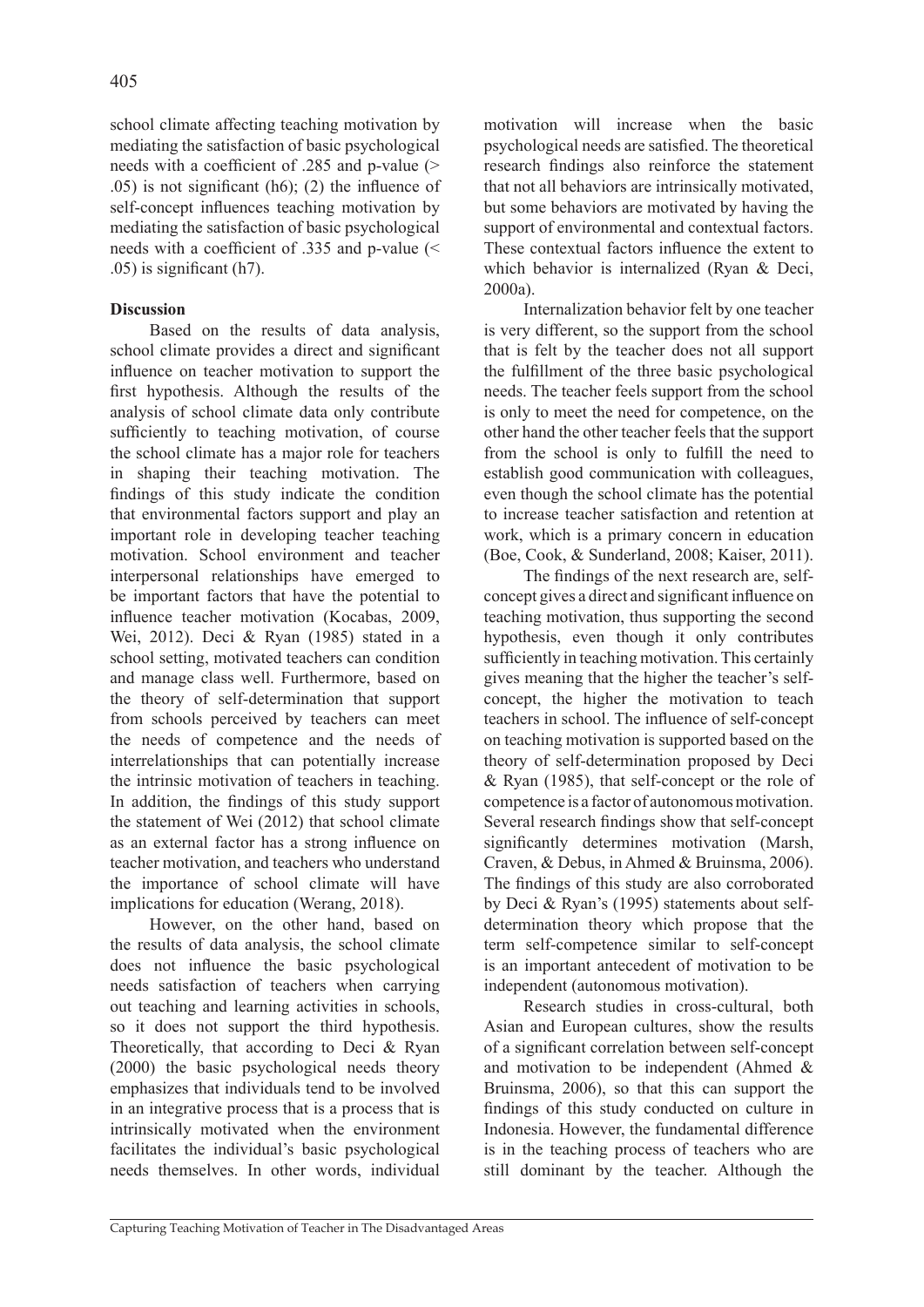teaching process is dominated by the teacher, Yeung, Craven, & Kaur (2014) in their research found that teachers who have good self-concepts in teaching can combine various teaching approaches, so that teachers have confidence that can increase their motivation to teach.

Basic psychological needs satisfaction is an important factor in developing positive selfperception. The concept of satisfaction of needs has provided theoretical support to direct the relationship between satisfaction of needs and physical self-concept (Deci & Ryan, 1995). Thus, satisfaction of the needs for autonomy, competence, and the need for interconnectedness are associated with high physical self-concept. This statement supports the results of this study that self-concept has a direct influence on the satisfaction of basic psychological needs, and also supports the fourth hypothesis. Garn, McCaughtry, Mastin, Shen, & Fahlman (2012) states that satisfaction of needs becomes a strong framework for investigating specific selfconcepts. Teachers who have a low self-concept prefer the traditional approach, and the low selfconcept that the teacher has creates a relative obstacle in building personal relationships. Whereas teachers who have high self-concepts tend to spend less time on routine activities that do not use the mind, such as distributing books, collecting student work, taking notes, registering, etc. (Burns, 1993).

Psychological basic needs are the most common needs marked by individual differences in satisfying those needs. In addition, basic needs provide an understanding of various social environments and forces in influencing motivation (Deci & Ryan, 2000). Therefore, satisfaction of an individual's basic needs is an important context, and must be satisfied to experience motivational behavior in self-determination. Satisfaction of needs is satisfaction because the fulfillment of basic psychological needs for humans and intake for the development of motivation that provides energy, and directs individual behavior (Deci & Ryan, 2000). Needs satisfaction studies relate to the basic needs of psychological competence or achievement, autonomy and control or power, and relatedness or affiliation (Woolfolk, 2009).

The results of the research of Hanfstingl, Andreitz, Muller, & Thomas (2010) who investigated the investigation of the relevance of basic psychological needs and personality factors to the intrinsic teaching motivation of teachers, showed the results that personality factors can predict teacher teaching motivation, and satisfaction of basic needs is positively correlated with teaching motivation intrinsic in school. This is consistent with Ryan & Deci's (2000b) explanation that the support and satisfaction of basic needs is important for developing intrinsic motivation. Based on this description, in line with the results of this study that the basic psychological needs satisfaction has a direct and significant influence on teaching motivation, and also supports the second hypothesis. This means that the basic psychological needs satisfaction has a significant influence on the motivation of teaching teachers who teach in disadvantaged areas, and the satisfaction of basic psychological needs influences the quality of positive teacher behavior in schools, which can be seen from their teaching motivation.

Based on the results of data analysis, specifically about the role of basic psychological needs satisfaction as a mediator, that basic psychological needs satisfaction does not mediate the role of the school climate on teaching motivation. This means that basic psychological needs satisfaction does not become a strong intermediate variable between the school climate and teaching motivation, so it does not support the sixth hypothesis. Based on the previous explanation, the school climate has a direct influence on teaching motivation, but the school climate does not have a significant role in satisfying the basic psychological needs. This is very contrary to the study described by Gagne & Deci (2005) that the basic psychological needs satisfaction is a nutriment for the development of self-determinant motivation.

The basic psychological needs of an individual consisting of a sense of competence, autonomy and connectedness are fundamental and universal needs for individual happiness. The experience of satisfying psychological needs of teachers that occur is influenced by better or worse conditions related to work, and how much experience of satisfaction of psychological needs in influencing teacher motivation. For example, teaching and learning activities tend to be done half-heartedly, without integrity, and lack of responsibility to achieve quality results (Sariwulan, Agung, Sudrajat, & Atmadiredja,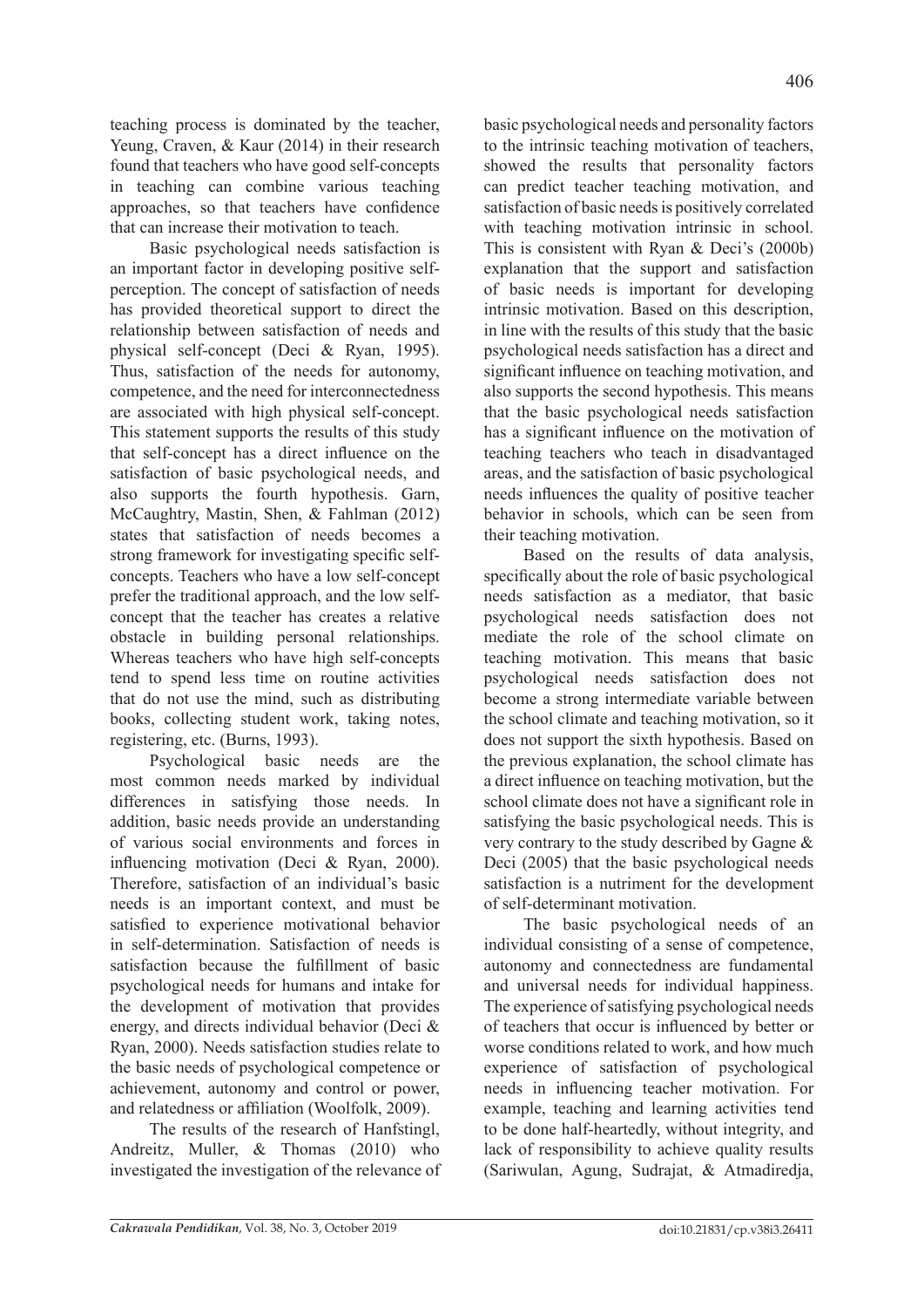2019). In line with this, Niemic & Ryan (2009) explain that internal factors that affect intrinsic motivation are satisfaction of basic psychological needs, namely satisfaction of autonomous needs that refer to the experience of will behavior and self-reflection, and satisfaction of competency needs that refer to behavioral effectiveness, and can sustain intrinsic motivation.

Basic psychological needs satisfaction mediates the role of the self-concept of teaching motivation, and supports the seventh hypothesis. This means that the basic psychological needs satisfaction is a powerful construct in mediating self-concept with the teaching motivation of teachers. Support theoretically states that individual motivation is related to personality development and self-regulation (Ryan & Deci, 2000b). Self-regulation refers to the way individuals control and direct their own actions (Taylor, Peplau, & Sears, 2009). Meanwhile, an important component in personality development that will affect individual behavior is related to self-concept (Hurlock, 2011).

According to Judge, Erez, & Bono (1998) stated that positive self-concept as a source of work motivation in the context of work. If a teacher is confident in himself both in terms of ability and others, then the potential possessed can run optimally, so that the teacher is able to increase motivation to teach at school. The self-concept is an internal factor of the teacher as a basic strength, which energizes and directs individual behavior which includes: the individual's confidence in himself, seeing his self-image and self-esteem, and his response to others in relation to his duties as a teacher.

# **CONCLUSION**

Attention to teachers who teach in disadvantaged areas shows that the school climate and teacher's self-concept differently provide an important role in teaching motivation mediated by basic psychological needs satisfaction. School climate as an external factor shows the conditions that the school environment and interpersonal relationships support and play an important role in developing teacher teaching motivation. In addition, support for a good school climate can be seen from the school setting, where motivated teachers can condition and manage their classes well. In addition to external factors, self-concept as internal support can be a source of motivation when individuals are motivated to maintain and enhance self-internalization, and basic psychological needs satisfaction also plays an important role in supporting teacher teaching motivation. The teacher has the basic psychological needs satisfaction of autonomy when the teacher feels allowed to express ideas and opinions, authentic self-capacity arises, and the teacher is free to do things the teacher's own way. Basic psychological needs satisfaction of competency needs involves feeling effective in individual actions or activities. Basic psychological needs satisfaction of relatedness refers to feelings of belonging to others, and to care for and care for others. The implication of this research is the need for programs to develop teacher motivation in disadvantaged areas by optimizing and considering school climate, self-concept, and basic psychological needs satisfaction as influential factors.

## **ACKNOWLEDGMENT**

The authors would like to thank the financial support provided by Ministry of Research, Technology, and Higher Education of Indonesia through Penelitian Disertasi Doktor (PDD) 2018.

### **REFERENCES**

- Abeles, L. R. (2013). Teacher absenteeism: The school factor*.* Retrieved from: https:// studylib.net/.
- Ahmed, W. & Bruinsma, M. (2006). A structural model of self-concept, autonomous motivation and academic performance in cross-cultural perspective. *Electronic Journal of Research in Educational Psychology,* 4(3), 551-575. doi:10.25115/ ejrep.v4i10.1214.
- Boe, E. E., Cook, L. H., & Sunderland, R. J. (2008). Teacher turnover: Examining exit attrition, teaching area transfer, and school migration. *Exceptional Children, 75*(1)*,* 7-31. doi:10.1177/001440290807500101.
- Burns, R. B. (1993). *Konsep diri: Teori, pengukuran, perkembangan dan perilaku*. (Trans. by Eddy). Jakarta, Indonesia: Arcan.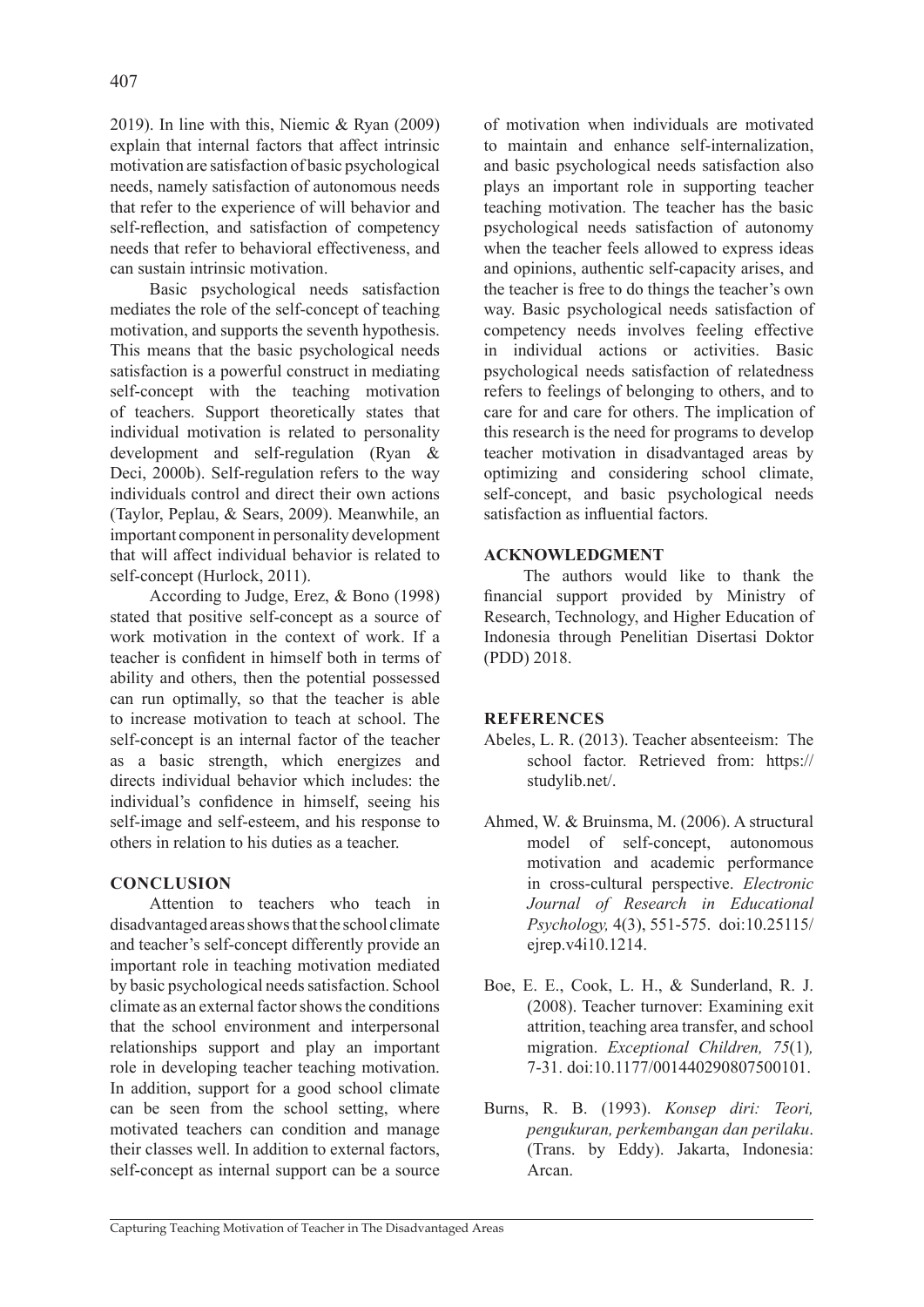- Deci, E. L., & Ryan, R. M. (1985). *Intrinsic motivation and self·determination in human behavior*. New York, NY: Plenum Press.
- Deci, E. L., & Ryan, R. M. (1995). Human autonomy: The basis for true self-esteem. In M. Kernis (Ed.), *Efficacy, agency, and self-esteem* (pp. 31-49). New York, NY: Plenum Publishing Co.
- Deci, E. L., & Ryan, R. M. (2000). The 'what' and 'why' of goal pursuits: Human needs and the self-determination of behavior. *Psychological Inquiry, 11*(4)*,* 227-268. doi:10.1207/S15327965PLI1104\_01.
- Deci, E. L., Ryan, R. M., Gagne, M., Leone, D., Usunov, J., & Kornazheva, B. P. (2001). Need satisfaction, motivation, and wellbeing in the work organizations of a former Eastern Bloc Country. *Personality and Social Psychology Bulletin, 27*(8), 930- 942. doi:10.1177/0146167201278002.
- Dirjen Cipta Karya. (2012). *Identifikasi lokasi desa terpencil desa tertinggal, dan pulau-pulau kecil.* Retrieved from https:// ciptakarya.pu.go.id/.
- Gagne, M. (2003). The role of autonomy support and autonomy orientation in prosocial behavior engagement. *Motivation and Emotion, 27*(3), 199-223. doi:10.1023/A:1025007614869.
- Gagne, M. & Deci, E. L. (2005). Selfdetermination theory and work motivation. *Journal of Organizational Behavior*, *26*(4), 331-362. doi:10.1002/job.322.
- Garn, A. C., McCaughtry, N., Mastin, J., Shen, B., & Fahlman, M. (2012). A basic needs theory investigation of adolescents' physical self-concept and global selfesteem. *International Journal of Sport and Exercise Psychology, 10*(4), 314-328. doi:10.1080/1612197X.2012.705521.
- Hanfstingl, B., Andreitz, I., Muller, F. H. & Thomas, A. (2010). Are self-regulation and self-control mediators between

psychological basic needs and intrinsic teacher motivation? *Journal for Educational Research Online, 2*(2)*,* 55- 71.

- Hartini, Y. (2012). *Motivasi dan kinerja guru sekolah dasar desa terpencil di Kabupaten Banjar* (Master Thesis, Universitas Negeri Yogyakarta). Retrieved from https:// eprints.uny.ac.id/.
- Hoy, W. K., Smith, P. A., & Sweetland, S. R. (2002). The development of the organizational climate index for high schools: Its measure and relationship to faculty trust. *The High School Journal, 86*(2), 38-49. doi:10.1353/hsj.2002.0023.
- Hurlock, E. B. (2011). *Psikologi perkembangan: Suatu pendekatan sepanjang rentang kehidupan* (Trans. by Istiwidayati). Jakarta, Indonesia: Erlangga.
- International Test Commission. (2017). ITC guidelines for translating and adapting tests (2nd ed). *International Journal of Testing, 18*(2), 101-134. doi:10.1080/153 05058.2017.1398166.
- Judge, T. A., Erez, A., & Bono, J. E. (1998). The power of being positive: The relationship between positive self-concept and job performance. *Human Performance, 11*(2-3), 167-187. doi:10.1207/ s15327043hup1102&3\_4.
- Kaiser, A. (2011). *Beginning teacher attrition and mobility: Results from the first through third waves of the 2007–08 beginning teacher longitudinal study* (NCES 2011- 318). Retrieved from U.S. Department of Education, National Center for Education Statistics website: https:nces.ed.gov/ pubsearch/.
- Kocabas, I. (2009). The effects of sources of motivation on teachers' motivation levels. *Education, 129*(4), 724-733.
- Leonard, N. H., Beauvais, L. L., & Scholl, R. W. (1999). Work motivation: The incorporation of self-concept-based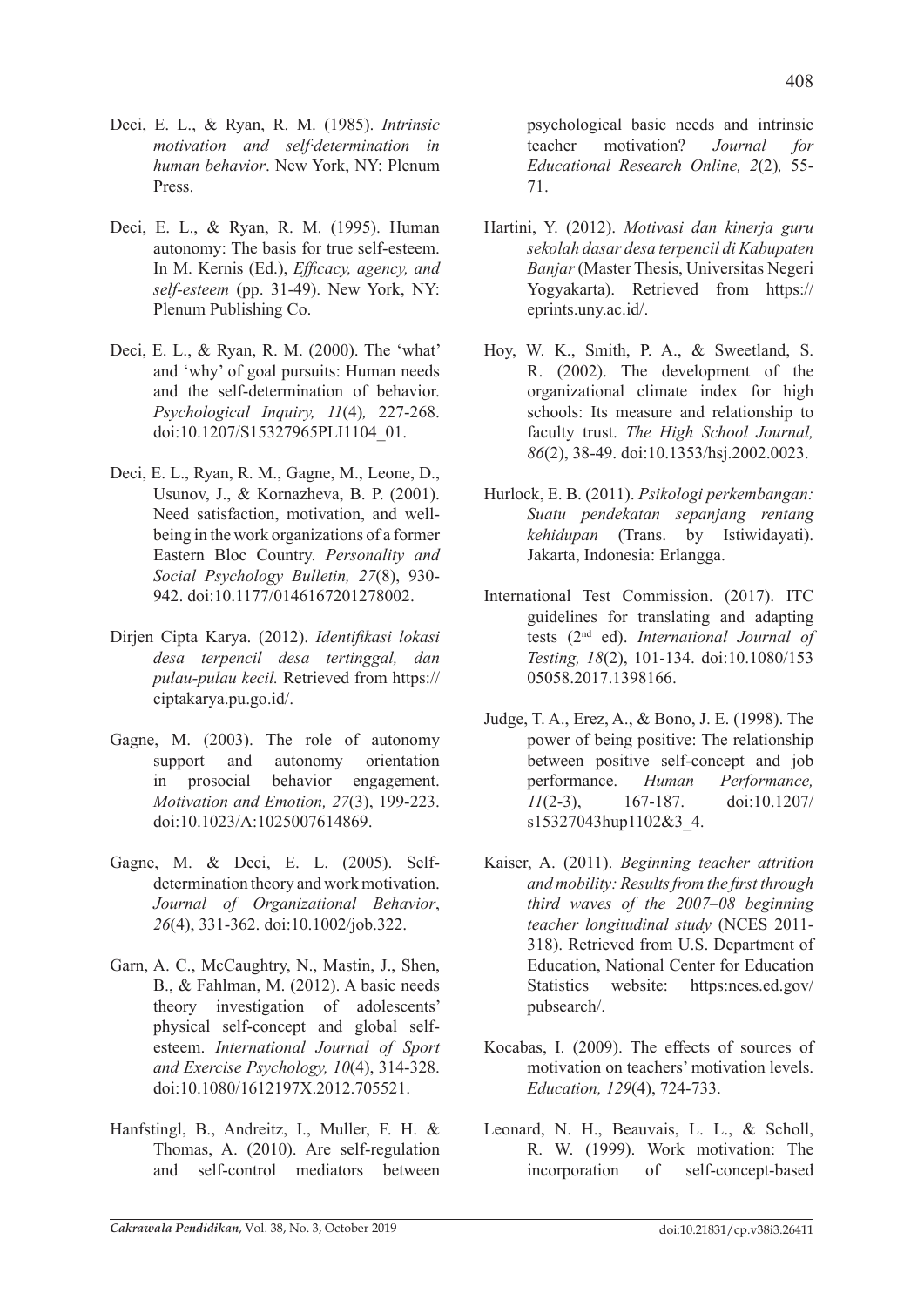processes. *Human Relations*, *52*(8), 969- 998. doi:10.1177/001872679905200801

- Mansfield, C., Wosnitza, M., & Beltman, S. (2012). Goals for teaching: Towards a framework for examining motivation of graduating teachers. *Australian Journal of Educational & Developmental Psychology, 12,* 21-34.
- McKenzie, P., Nugroho, D., Ozolins, C., McMillam, J., & Sumarto, S. (2014). *Study on teacher absenteeism in Indonesia 2014*. Jakarta, Indonesia: Education Sector Analytical and Capacity Development Partnership (ACDP).
- Niemic, C. P. & Ryan, R. M. (2009). Autonomy, competence, and relatedness in the classroom: Applying self-determination theory to educational practice. *Theory and Research in Education, 7*(2), 133-144. doi:10.1177/1477878509104318.
- Paramitha, P. P. (2012). Resiliensi guru di sekolah terpencil. *Jurnal Psikologi Pendidikan dan Perkembangan, 1*(02), 1-6.
- Pretorius, S., & De Villiers, E. (2009). Educator's perception of school climate and health in selected primary school. *South African Journal of Education, 29*(1)*,* 33-52. doi:10.1590/S0256-01002009000100003.
- Putri, A. I., Destio, F. G., & Rahmayanti, S. F. (2017, 12 September). Guru garis depan, membangun Indonesia dari pinggiran. Retrieved from https://www.kemdikbud. go.id/.
- Reeve, J., & Su, Y.-L. (2014). Teacher motivation. In M. Gagne' (Ed.), *The Oxford handbook of workplace motivation* (Chpt. 21, pp. 349-362). New York, NY: Oxford University Press.
- Richardson, P. W., Watt, H. M. G., & Karabenick, S. A. (2014). Teacher motivation matters: An introduction. In P. W. Richardson, S. A. Karabenick, & H. M. G. Watt (Eds.), *Teacher motivation: Theory and practice* (pp. xiii-xxii). New York, NY: Routledge.
- Roth, G., Assor, A., Kanat-Maymon, Y. & Kaplan, H. (2007). Autonomous motivation for teaching: How self-determined teaching may lead to self-determined learning. *Journal of Educational Psychology, 99*(4)*,* 761-774. doi:10.1037/0022- 0663.99.4.761.
- Ryan, R. M., & Connell, J. P. (1989). Perceived locus of causality and internalization: Examining reasons for acting in 2 domains. *Journal of Personality and Social Psychology, 57*(5), 749-761. doi:10.1037/0022-3514.57.5.749.
- Ryan, R. M., & Deci, E. L. (2000a). Intrinsic and extrinsic motivations: Classic definitions and new directions. *Contemporary Educational Psychology, 25*(1)*,* 54-67. doi:10.1006/ceps.1999.1020.
- Ryan, R. M., & Deci, E. L. (2000b). Selfdetermination theory and the facilitation of intrinsic motivation, social development, and well-being. *American Psychologist, 55*(1)*,* 68-78. doi:10.1037/0003- 066X.55.1.68.
- Salifu, I., & Agbenyega, J. S. (2013). Viewing teacher motivation in the Ghana Education Service through a postcolonial lens. *Current Issues in Education, 16*(3), 1-12.
- Sariwulan, T., Agung, I., Sudrajat, U., & Atmadiredja, G. (2019). The influence of job expectation, job satisfaction, and government policy towards the work stress, job enthusiasm and continuance commitment of the honorarium teacher. *Cakrawala Pendidikan, 38*(2), 305-319. doi:10.21831/cp.v38i2.24380.
- Setiyowati, A. J., Pali, M., Wiyono, B. B., & Triyono, T. (2019). Structural model of counseling competence. *Cakrawala Pendidikan*, *38*(1), 45-62. doi:10.21831/ cp.v38i1.21509.
- Sofiah, S. (2016). *Analisis sebaran guru dikdasmen di wilayah 3T (Tinjauan sekolah menengah pertama)*. Jakarta,